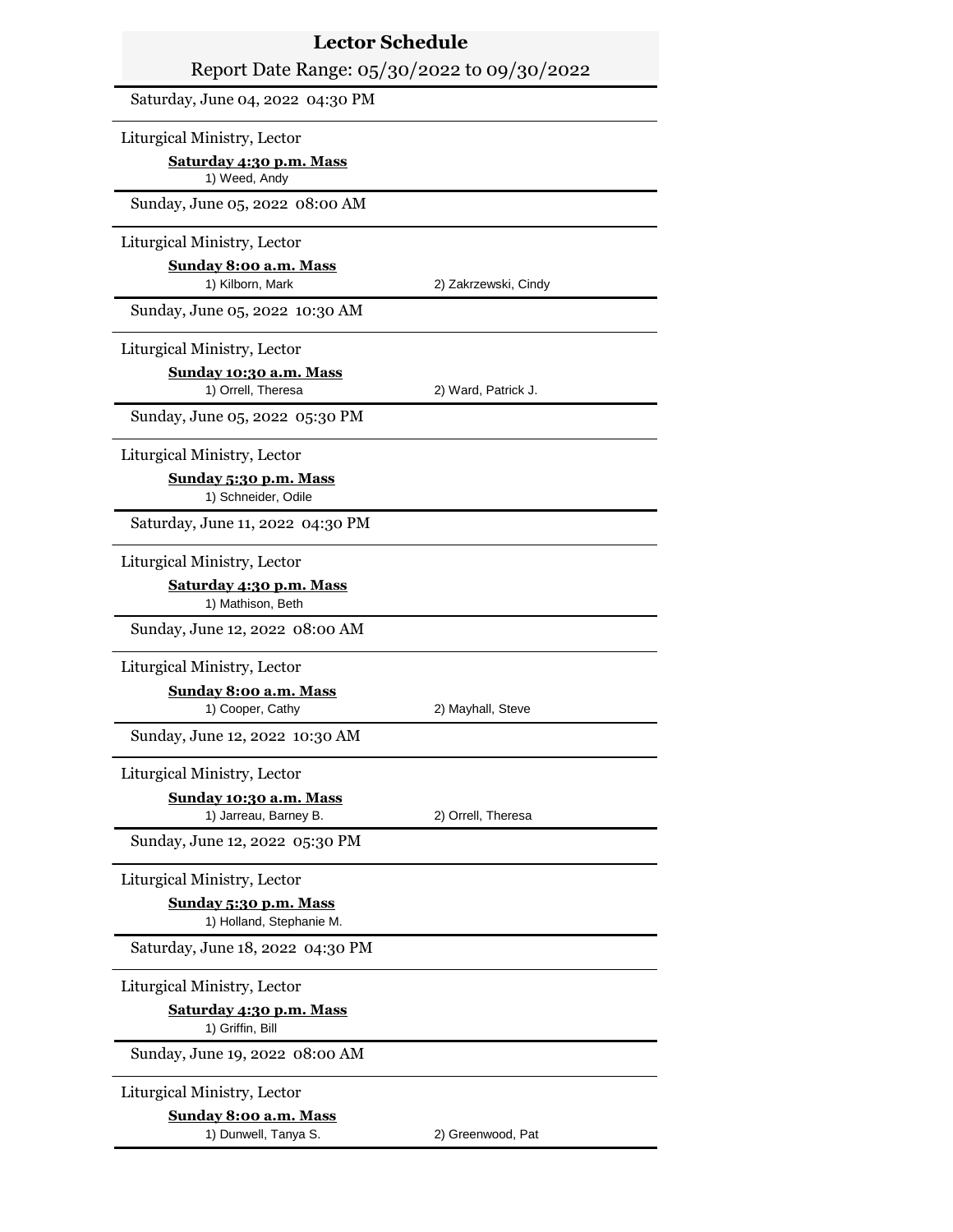| Sunday, June 19, 2022 10:30 AM                        |                       |
|-------------------------------------------------------|-----------------------|
| Liturgical Ministry, Lector                           |                       |
| Sunday 10:30 a.m. Mass<br>1) Hendrich, Betty G.       | 2) Manry, Michele     |
| Sunday, June 19, 2022 05:30 PM                        |                       |
| Liturgical Ministry, Lector                           |                       |
| Sunday 5:30 p.m. Mass<br>1) Schneider, Odile          |                       |
| Saturday, June 25, 2022 04:30 PM                      |                       |
| Liturgical Ministry, Lector                           |                       |
| Saturday 4:30 p.m. Mass<br>1) Upton, Dave             |                       |
| Sunday, June 26, 2022 08:00 AM                        |                       |
| Liturgical Ministry, Lector                           |                       |
| <b>Sunday 8:00 a.m. Mass</b><br>1) Duffy, Allen       | 2) Dunwell, Jane M.   |
| Sunday, June 26, 2022 10:30 AM                        |                       |
| Liturgical Ministry, Lector                           |                       |
| <u>Sunday 10:30 a.m. Mass</u><br>1) Jarreau, Anita L. | 2) Spivey, G. Dwight  |
| Sunday, June 26, 2022 05:30 PM                        |                       |
| Liturgical Ministry, Lector                           |                       |
| <u>Sunday 5:30 p.m. Mass</u><br>1) Williams, Greg     |                       |
| Saturday, July 02, 2022 04:30 PM                      |                       |
| Liturgical Ministry, Lector                           |                       |
| Saturday 4:30 p.m. Mass<br>1) Still, Jeanie M.        |                       |
| Sunday, July 03, 2022 08:00 AM                        |                       |
| Liturgical Ministry, Lector                           |                       |
| Sunday 8:00 a.m. Mass<br>1) Seiter, Bret              | 2) Greenwood, Pat     |
| Sunday, July 03, 2022 10:30 AM                        |                       |
| Liturgical Ministry, Lector                           |                       |
| <u>Sunday 10:30 a.m. Mass</u><br>1) Hites, Annette K. | 2) Jarreau, Barney B. |
| Sunday, July 03, 2022 05:30 PM                        |                       |
| Liturgical Ministry, Lector                           |                       |
| <u>Sunday 5:30 p.m. Mass</u><br>1) Williams, Greg     |                       |
| Saturday, July 09, 2022 04:30 PM                      |                       |
| Liturgical Ministry, Lector                           |                       |
| Saturday 4:30 p.m. Mass                               |                       |

1) Weed, Beth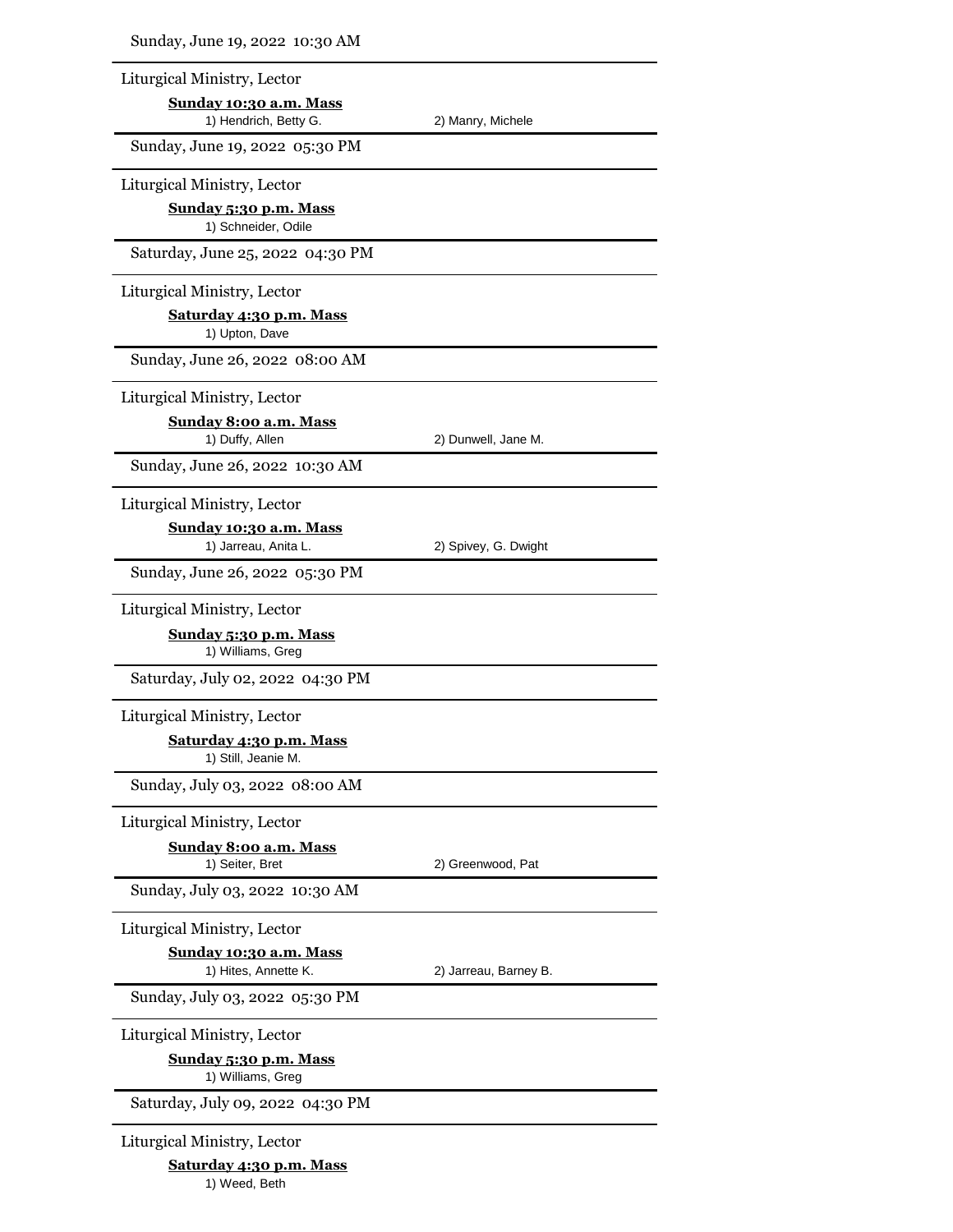| Sunday, July 10, 2022 08:00 AM                         |                     |  |
|--------------------------------------------------------|---------------------|--|
| Liturgical Ministry, Lector                            |                     |  |
| Sunday 8:00 a.m. Mass                                  |                     |  |
| 1) Galloway, Anne M.<br>Sunday, July 10, 2022 10:30 AM | 2) Mayhall, Steve   |  |
|                                                        |                     |  |
| Liturgical Ministry, Lector                            |                     |  |
| Sunday 10:30 a.m. Mass<br>1) Orrell, Theresa           | 2) Ward, Patrick J. |  |
| Sunday, July 10, 2022 05:30 PM                         |                     |  |
| Liturgical Ministry, Lector                            |                     |  |
| Sunday 5:30 p.m. Mass<br>1) Rehm, Mike                 |                     |  |
| Saturday, July 16, 2022 04:30 PM                       |                     |  |
| Liturgical Ministry, Lector                            |                     |  |
| Saturday 4:30 p.m. Mass<br>1) Martin, Brad             |                     |  |
| Sunday, July 17, 2022 08:00 AM                         |                     |  |
| Liturgical Ministry, Lector                            |                     |  |
| Sunday 8:00 a.m. Mass<br>1) Greenwood, Pat             | 2) Dunwell, Janie   |  |
| Sunday, July 17, 2022 10:30 AM                         |                     |  |
| Liturgical Ministry, Lector                            |                     |  |
| Sunday 10:30 a.m. Mass<br>1) Spikes, Willie            | 2) Spikes, Audrey   |  |
| Sunday, July 17, 2022 05:30 PM                         |                     |  |
| Liturgical Ministry, Lector                            |                     |  |
| Sunday 5:30 p.m. Mass<br>1) Schneider, Odile           |                     |  |
| Saturday, July 23, 2022 04:30 PM                       |                     |  |
| Liturgical Ministry, Lector                            |                     |  |
| Saturday 4:30 p.m. Mass<br>1) Franklin, Richard        |                     |  |
| Sunday, July 24, 2022 08:00 AM                         |                     |  |
| Liturgical Ministry, Lector                            |                     |  |
| <u>Sunday 8:00 a.m. Mass</u><br>1) Cooper, Cathy       | 2) Dunwell, Tanya   |  |
| Sunday, July 24, 2022 10:30 AM                         |                     |  |
| Liturgical Ministry, Lector                            |                     |  |
| Sunday 10:30 a.m. Mass<br>1) Spikes, Willie            | 2) Spikes, Audrey   |  |
| Sunday, July 24, 2022 05:30 PM                         |                     |  |
| Liturgical Ministry, Lector                            |                     |  |
| Sunday 5:30 p.m. Mass                                  |                     |  |

1) Holland, Stephanie M.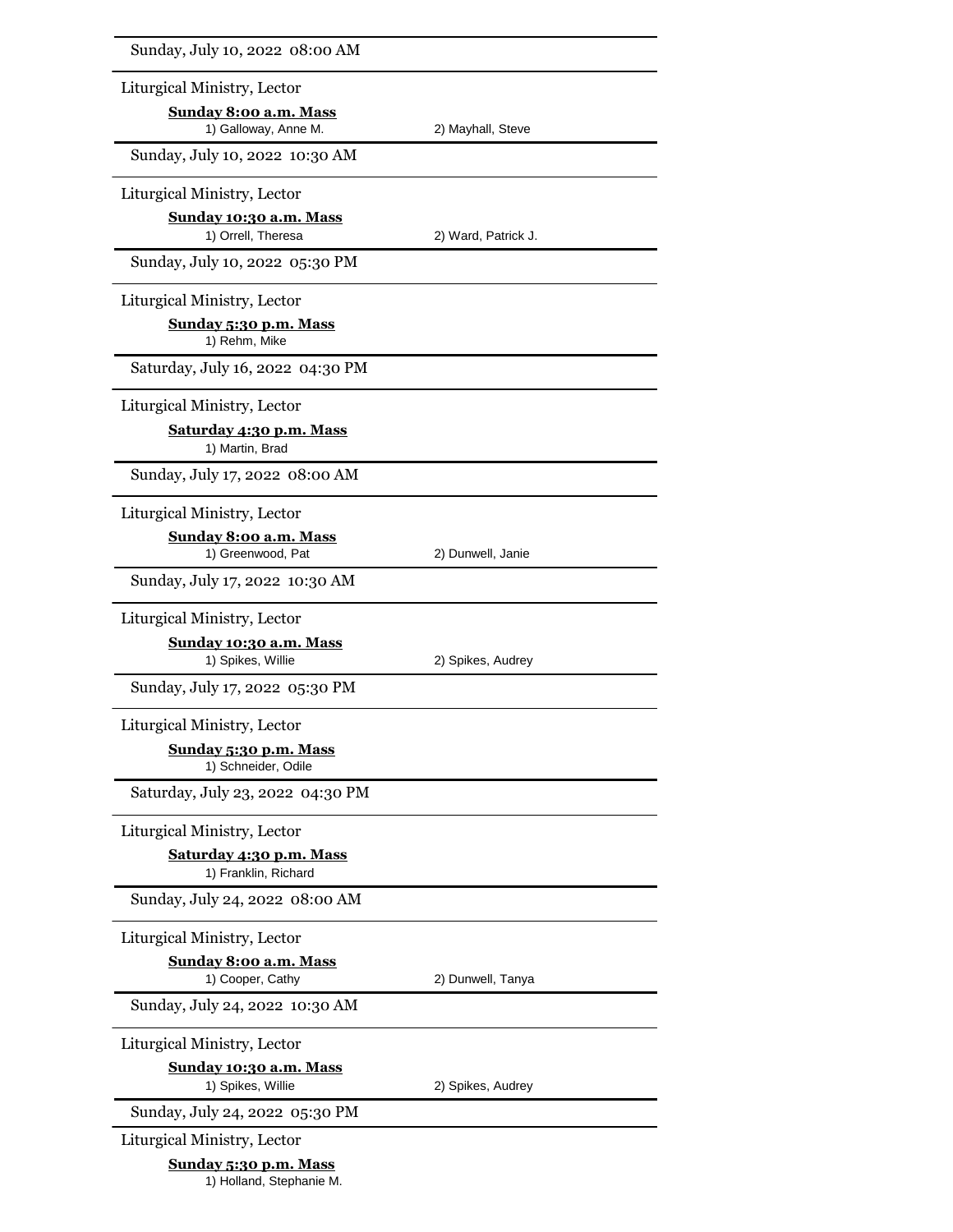| Saturday, July 30, 2022 04:30 PM                     |                      |  |
|------------------------------------------------------|----------------------|--|
| Liturgical Ministry, Lector                          |                      |  |
| Saturday 4:30 p.m. Mass<br>1) Mathison, Beth         |                      |  |
| Sunday, July 31, 2022 08:00 AM                       |                      |  |
| Liturgical Ministry, Lector                          |                      |  |
| <b>Sunday 8:00 a.m. Mass</b>                         |                      |  |
| 1) Kilborn, Mark<br>Sunday, July 31, 2022 10:30 AM   | 2) Klusman, Keith    |  |
|                                                      |                      |  |
| Liturgical Ministry, Lector                          |                      |  |
| <u>Sunday 10:30 a.m. Mass</u><br>1) Manry, Michele   | 2) Spikes, Willie    |  |
| Sunday, July 31, 2022 05:30 PM                       |                      |  |
| Liturgical Ministry, Lector                          |                      |  |
| Sunday 5:30 p.m. Mass<br>1) Williams, Greg           |                      |  |
| Saturday, August 06, 2022 04:30 PM                   |                      |  |
| Liturgical Ministry, Lector                          |                      |  |
| Saturday 4:30 p.m. Mass<br>1) Griffin, Alice         |                      |  |
| Sunday, August 07, 2022 08:00 AM                     |                      |  |
| Liturgical Ministry, Lector                          |                      |  |
| <u>Sunday 8:00 a.m. Mass</u><br>1) Dunwell, Tanya S. | 2) Dunwell, Jane M.  |  |
| Sunday, August 07, 2022 10:30 AM                     |                      |  |
| Liturgical Ministry, Lector                          |                      |  |
| Sunday 10:30 a.m. Mass<br>1) Spikes, Audrey          | 2) Ward, Patrick J.  |  |
| Sunday, August 07, 2022 05:30 PM                     |                      |  |
| Liturgical Ministry, Lector                          |                      |  |
| Sunday 5:30 p.m. Mass<br>1) Rehm, Mike               |                      |  |
| Saturday, August 13, 2022 04:30 PM                   |                      |  |
| Liturgical Ministry, Lector                          |                      |  |
| Saturday 4:30 p.m. Mass<br>1) Griffin, Bill          |                      |  |
| Sunday, August 14, 2022 08:00 AM                     |                      |  |
| Liturgical Ministry, Lector                          |                      |  |
| <u>Sunday 8:00 a.m. Mass</u><br>1) Mayhall, Steve    | 2) Seiter, Bret      |  |
| Sunday, August 14, 2022 10:30 AM                     |                      |  |
| Liturgical Ministry, Lector                          |                      |  |
| Sunday 10:30 a.m. Mass<br>1) Hendrich, Betty G.      | 2) Jarreau, Anita L. |  |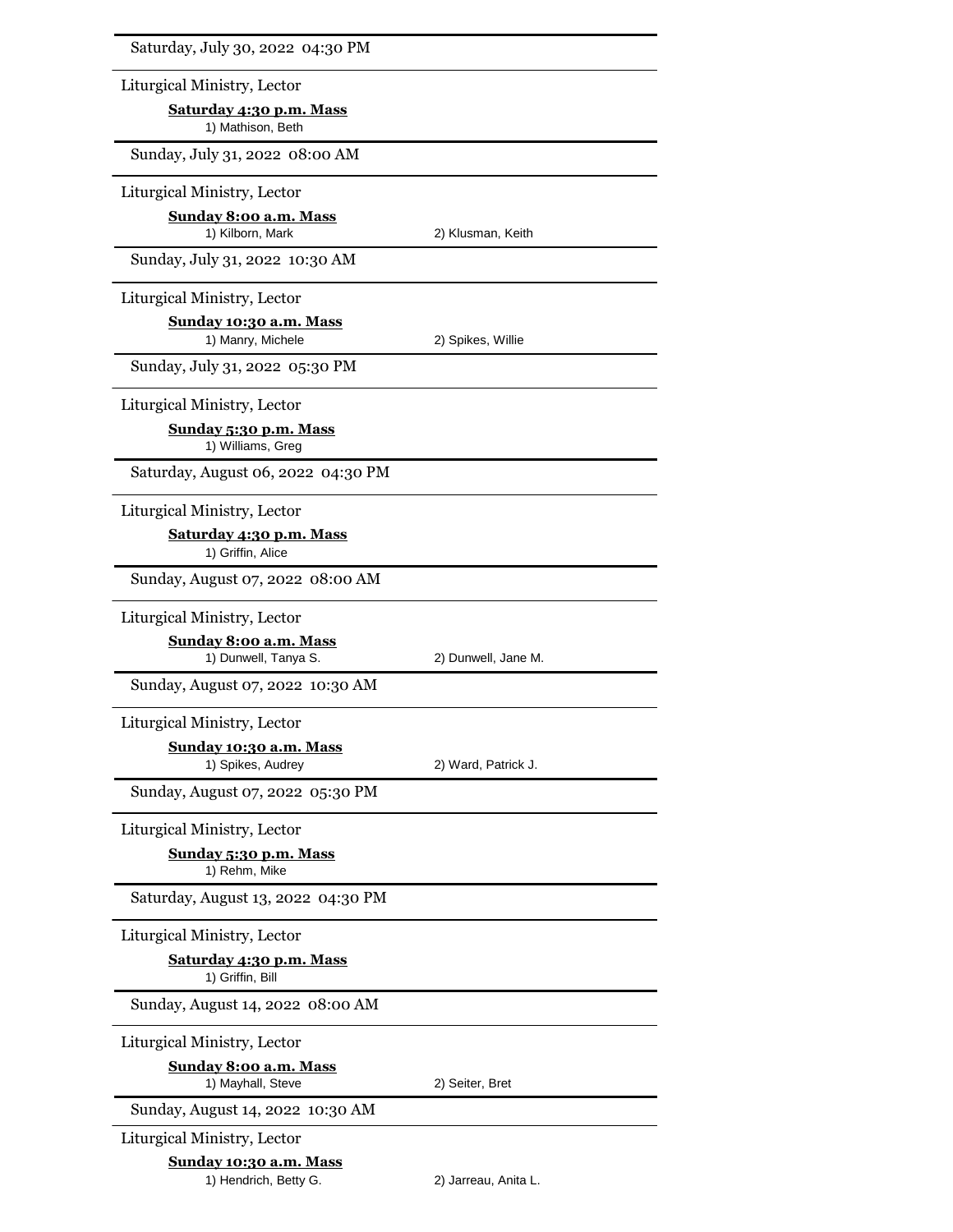| Sunday, August 14, 2022 05:30 PM                            |                      |
|-------------------------------------------------------------|----------------------|
| Liturgical Ministry, Lector                                 |                      |
| Sunday 5:30 p.m. Mass<br>1) Rehm, Mike                      |                      |
| Saturday, August 20, 2022 04:30 PM                          |                      |
| Liturgical Ministry, Lector                                 |                      |
| Saturday 4:30 p.m. Mass<br>1) Still, Jeanie M.              |                      |
| Sunday, August 21, 2022 08:00 AM                            |                      |
| Liturgical Ministry, Lector                                 |                      |
| Sunday 8:00 a.m. Mass<br>1) Greenwood, Pat                  | 2) Niccolai, Nick    |
| Sunday, August 21, 2022 10:30 AM                            |                      |
| Liturgical Ministry, Lector                                 |                      |
| <u>Sunday 10:30 a.m. Mass</u><br>1) Hites, Annette K.       | 2) Spivey, G. Dwight |
| Sunday, August 21, 2022 05:30 PM                            |                      |
|                                                             |                      |
| Liturgical Ministry, Lector<br><u>Sunday 5:30 p.m. Mass</u> |                      |
| 1) Schneider, Odile                                         |                      |
| Saturday, August 27, 2022 04:30 PM                          |                      |
| Liturgical Ministry, Lector                                 |                      |
| <b>Saturday 4:30 p.m. Mass</b><br>1) Martin, Brad           |                      |
| Sunday, August 28, 2022 08:00 AM                            |                      |
| Liturgical Ministry, Lector                                 |                      |
| Sunday 8:00 a.m. Mass                                       |                      |
| 1) Duffy, Allen                                             | 2) Zakrzewski, Cindy |
| Sunday, August 28, 2022 10:30 AM                            |                      |
| Liturgical Ministry, Lector                                 |                      |
| Sunday 10:30 a.m. Mass<br>1) Jarreau, Barney B.             | 2) Orrell, Theresa   |
| Sunday, August 28, 2022 05:30 PM                            |                      |
| Liturgical Ministry, Lector                                 |                      |
| Sunday 5:30 p.m. Mass<br>1) Williams, Greg                  |                      |
| Saturday, September 03, 2022 04:30 PM                       |                      |
| Liturgical Ministry, Lector                                 |                      |
| <b>Saturday 4:30 p.m. Mass</b><br>1) Weed, Andy             |                      |
| Sunday, September 04, 2022 08:00 AM                         |                      |
| Liturgical Ministry, Lector                                 |                      |
| Sunday 8:00 a.m. Mass                                       |                      |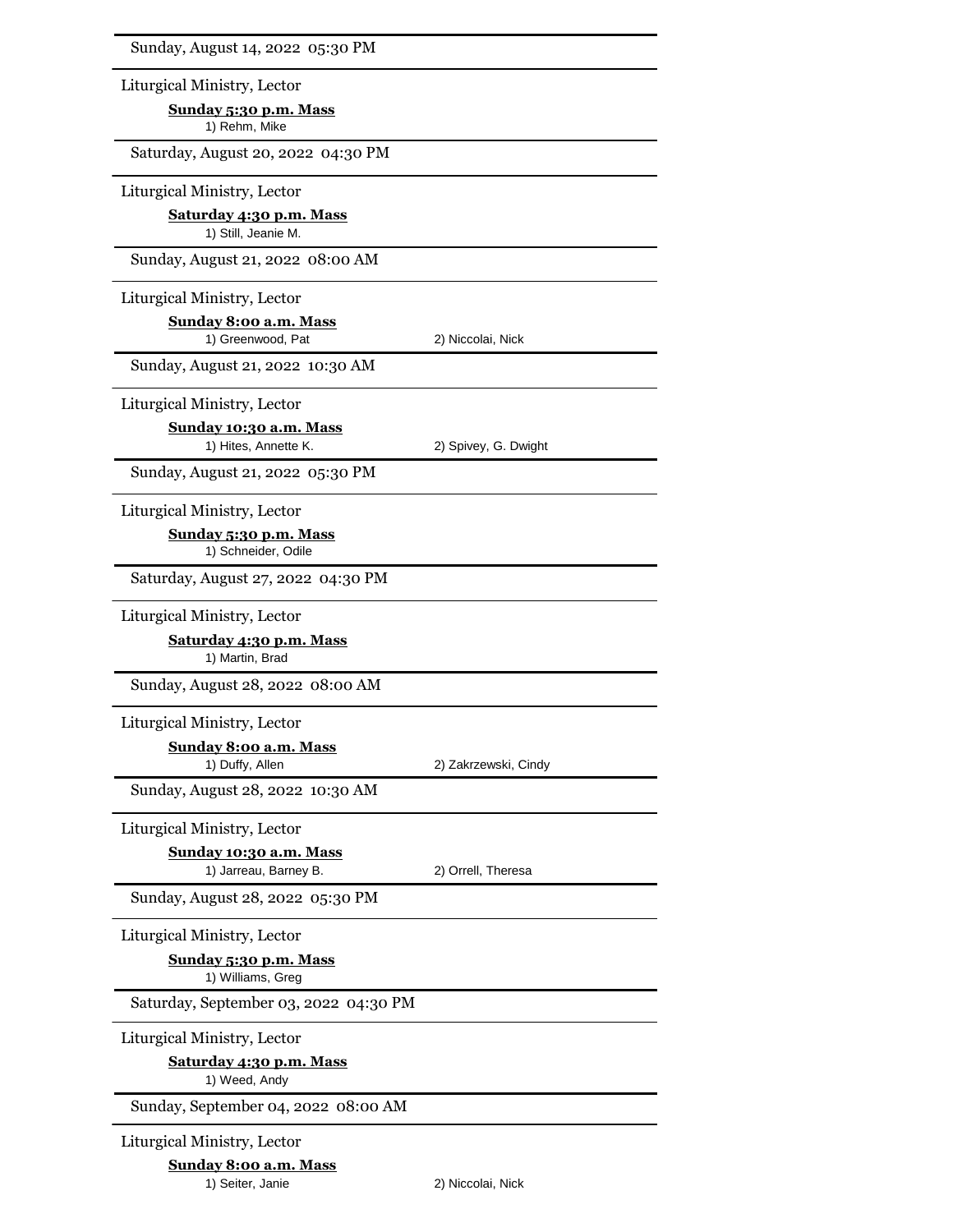| Sunday, September 04, 2022 10:30 AM                    |                      |
|--------------------------------------------------------|----------------------|
| Liturgical Ministry, Lector                            |                      |
| Sunday 10:30 a.m. Mass<br>1) Manry, Michele            | 2) Spikes, Willie    |
| Sunday, September 04, 2022 05:30 PM                    |                      |
| Liturgical Ministry, Lector                            |                      |
| Sunday 5:30 p.m. Mass<br>1) Rehm, Mike                 |                      |
| Saturday, September 10, 2022 04:30 PM                  |                      |
| Liturgical Ministry, Lector                            |                      |
| <b>Saturday 4:30 p.m. Mass</b><br>1) Upton, Dave       |                      |
| Sunday, September 11, 2022 08:00 AM                    |                      |
| Liturgical Ministry, Lector                            |                      |
| <b>Sunday 8:00 a.m. Mass</b><br>1) Cooper, Cathy       | 2) Galloway, Anne M. |
| Sunday, September 11, 2022 10:30 AM                    |                      |
| Liturgical Ministry, Lector                            |                      |
| Sunday 10:30 a.m. Mass<br>1) Spikes, Audrey            | 2) Ward, Patrick J.  |
| Sunday, September 11, 2022 05:30 PM                    |                      |
| Liturgical Ministry, Lector                            |                      |
| Sunday 5:30 p.m. Mass<br>1) Rehm, Mike                 |                      |
| Saturday, September 17, 2022 04:30 PM                  |                      |
| Liturgical Ministry, Lector                            |                      |
| Saturday 4:30 p.m. Mass<br>1) Franklin, Richard        |                      |
| Sunday, September 18, 2022 08:00 AM                    |                      |
| Liturgical Ministry, Lector                            |                      |
| Sunday 8:00 a.m. Mass<br>1) Klusman, Keith             | 2) Walker, Jerry     |
| Sunday, September 18, 2022 10:30 AM                    |                      |
| Liturgical Ministry, Lector                            |                      |
| <u>Sunday 10:30 a.m. Mass</u><br>1) Hendrich, Betty G. | 2) Jarreau, Anita L. |
| Sunday, September 18, 2022 05:30 PM                    |                      |
| Liturgical Ministry, Lector                            |                      |
| Sunday 5:30 p.m. Mass<br>1) Schneider, Odile           |                      |
| Saturday, September 24, 2022 04:30 PM                  |                      |
| Liturgical Ministry, Lector                            |                      |
| <b>Saturday 4:30 p.m. Mass</b><br>1) Weed, Beth        |                      |